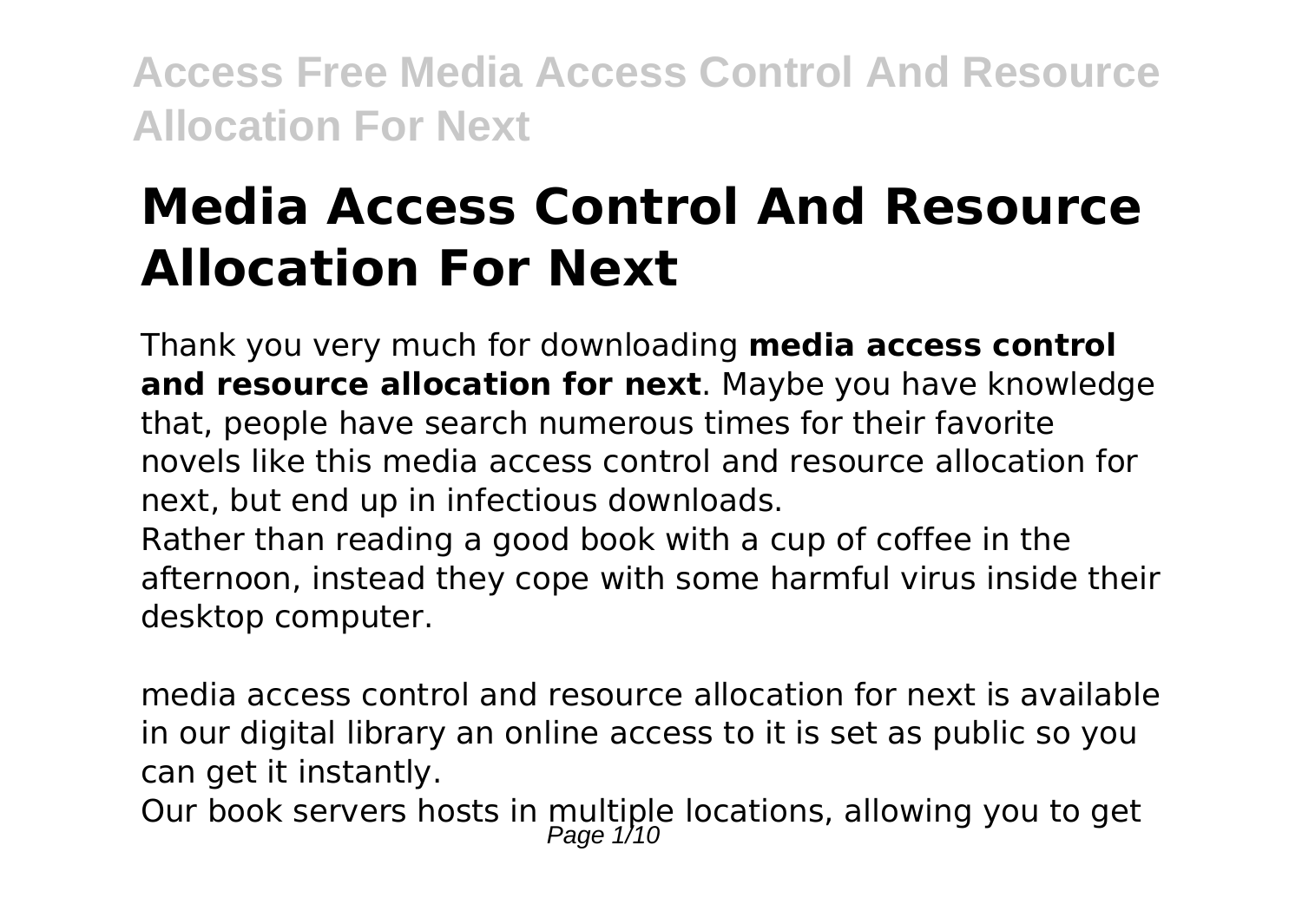the most less latency time to download any of our books like this one.

Merely said, the media access control and resource allocation for next is universally compatible with any devices to read

Browsing books at eReaderIQ is a breeze because you can look through categories and sort the results by newest, rating, and minimum length. You can even set it to show only new books that have been added since you last visited.

#### **Media Access Control And Resource**

Media Resource Access Control Step 1 Configure the MRGs. Step 2 Configure the MRGLs. Step 3 Assign the MRGLs to phones. 2. MRG SW\_CFB  $<$  HW\_CFB\_2 (1 conf.) MRG SW-CFB SW\_CFB\_1 (1 conf.) SW\_CFB\_2 (1 conf.) Conf. e The five conference...

### **Media Resource Access Control - Cisco Unified - Cisco ...**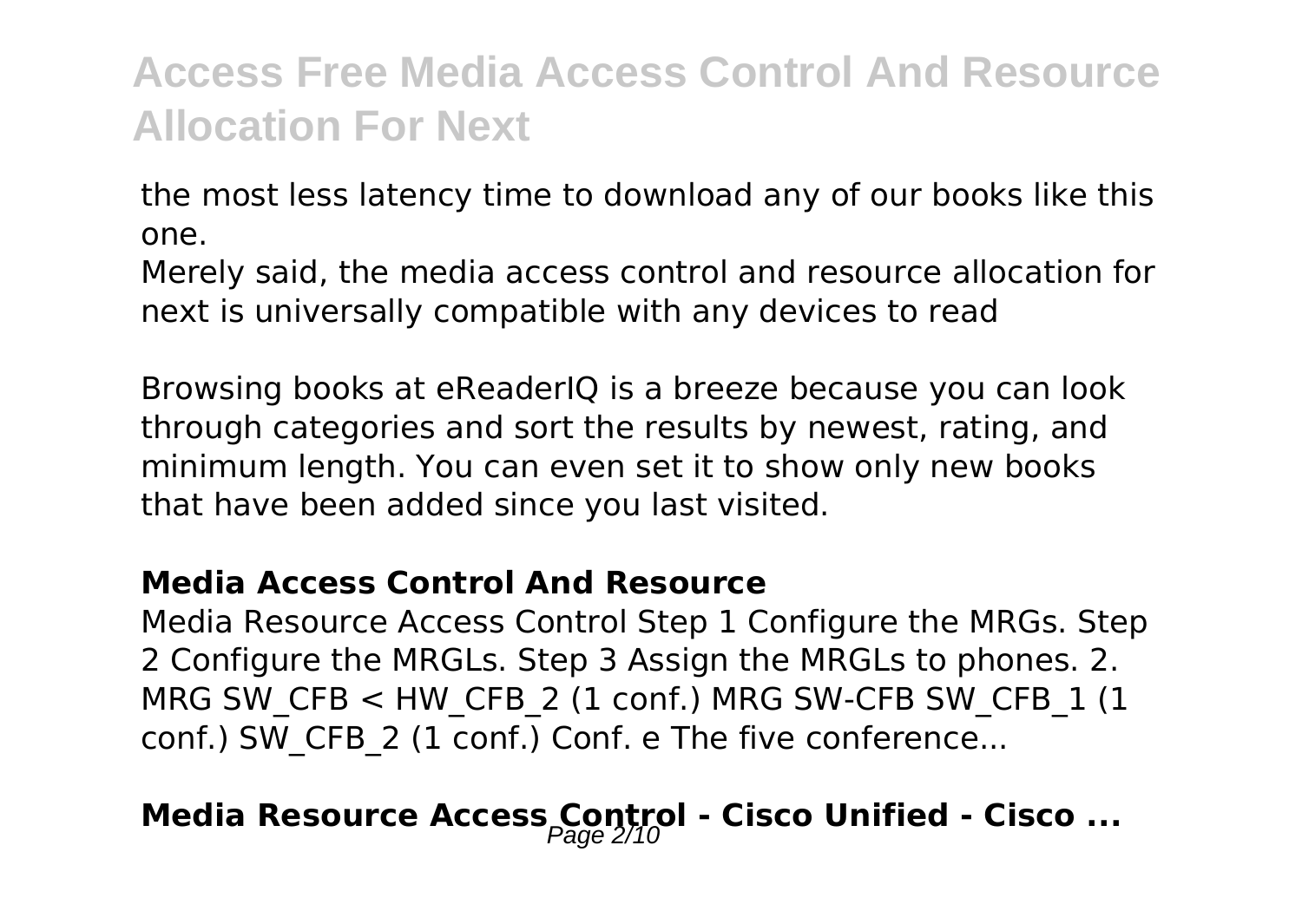Concentrating on two issues in these networks: media access control (MAC) and resource allocation. These two problems can greatly affect performances of PONs such as network resource utilization and QoS of end users. Finally this book will discuss various solutions to address the MAC and resource allocation issues in various PON networks.

### **Media Access Control and Resource Allocation | SpringerLink**

A Media Access Control (MAC) address is the unique hardware address of an Ethernet network interface card (NIC), typically "burned in" at the factory. MAC addresses may be changed in software.

### **Media Access Control - an overview | ScienceDirect Topics**

In IEEE 802 LAN/MAN standards, the medium access control sublayer is the layer that controls the hardware responsible for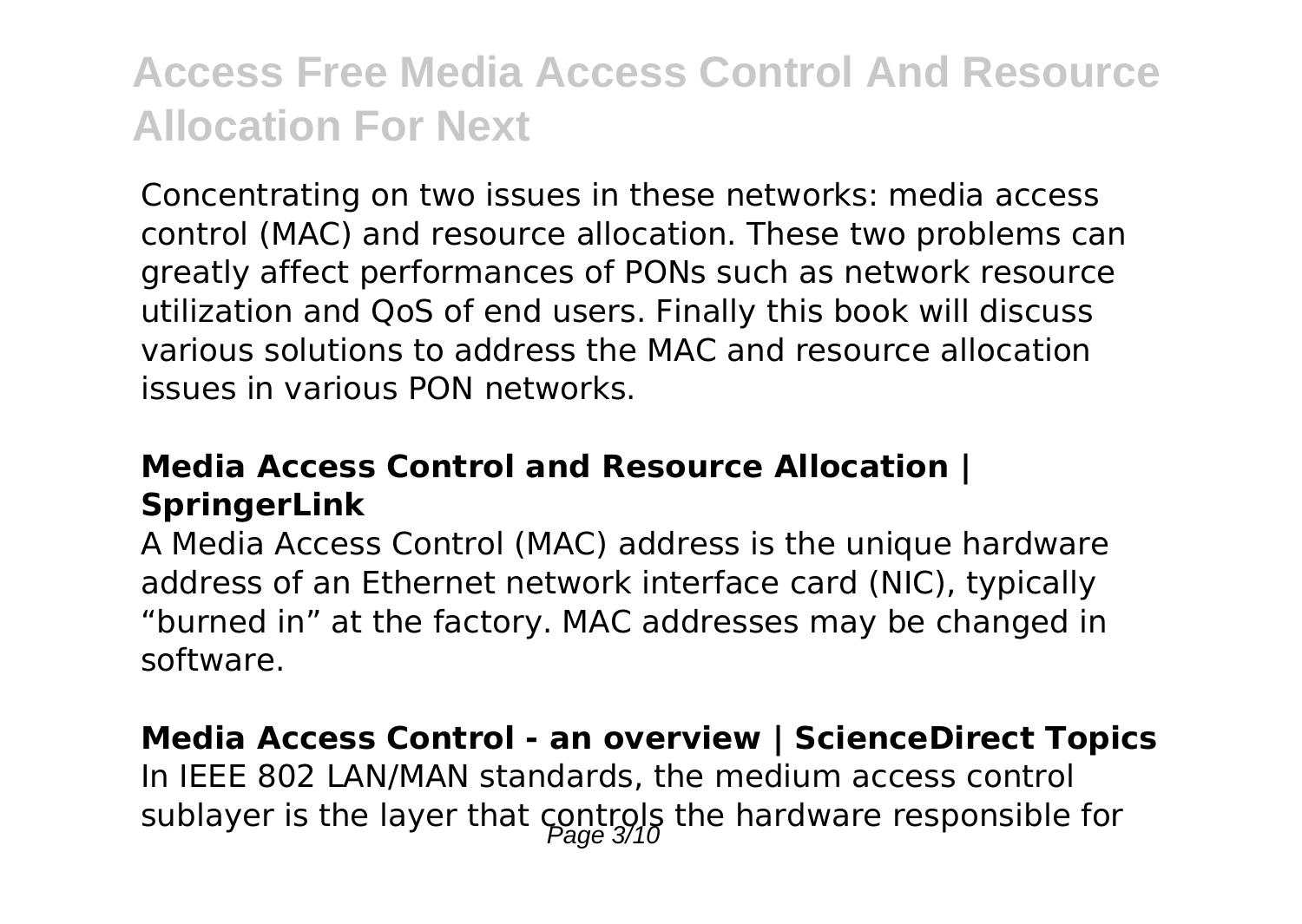interaction with the wired, optical or wireless transmission medium. The MAC sublayer and the logical link control sublayer together make up the data link layer. Within the data link layer, the LLC provides flow control and multiplexing for the logical link, while the MAC provides flow control and multiplexing for the transmission medium. These two sublayers together correspo

#### **Medium access control - Wikipedia**

Media Access Control is an IEEE protocol defining the methods used to gain access to the physical layer of a LAN (i.e., Layer 1 of the OSI model). Experience Gartner Virtual Conferences Master your role, transform your business and tap into an unsurpassed peer network through our world-leading virtual conferences.

#### **Definition of Media Access Control - Gartner Information**

**...**

Media access control (MAC) is a sublayer of the data link layer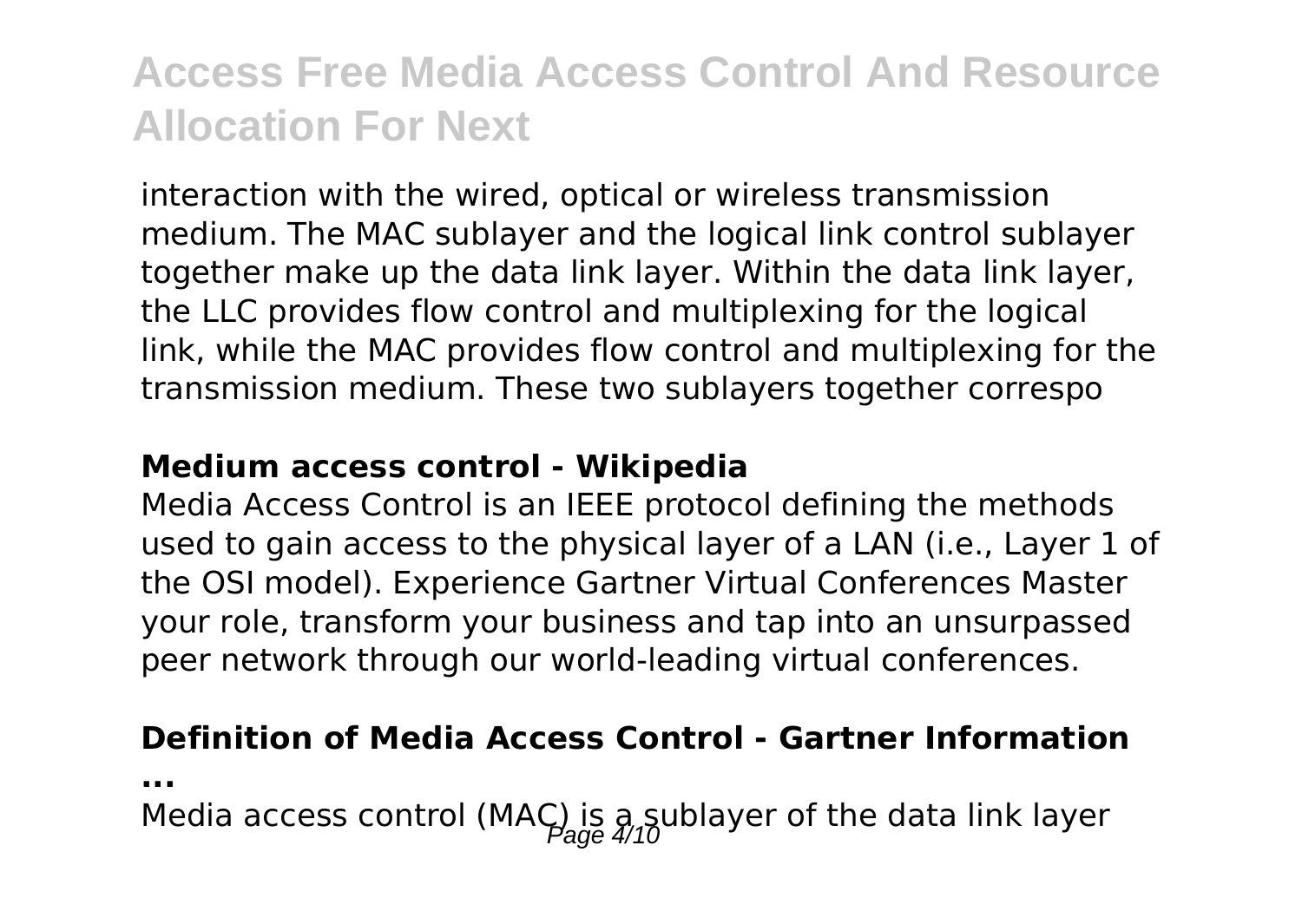(DLL) in the seven-layer OSI network reference model. MAC is responsible for the transmission of data packets to and from the network-interface card, and to and from another remotely shared channel. Techopedia explains Media Access Control (MAC)

**What is Media Access Control (MAC)? - Definition from ...** AWS Resources – Control who has access to resources using an identity-based policy or a resource-based policy. AWS Accounts – Control whether a request is allowed only for members of a specific account.

#### **What is Access Control? - MediaConvert**

The media access control policy involves sub-layers of the data link layer 2 in the OSI reference model. The essence of the MAC protocol is to ensure non-collision and eases the transfer of data packets between two computer terminals. A collision takes place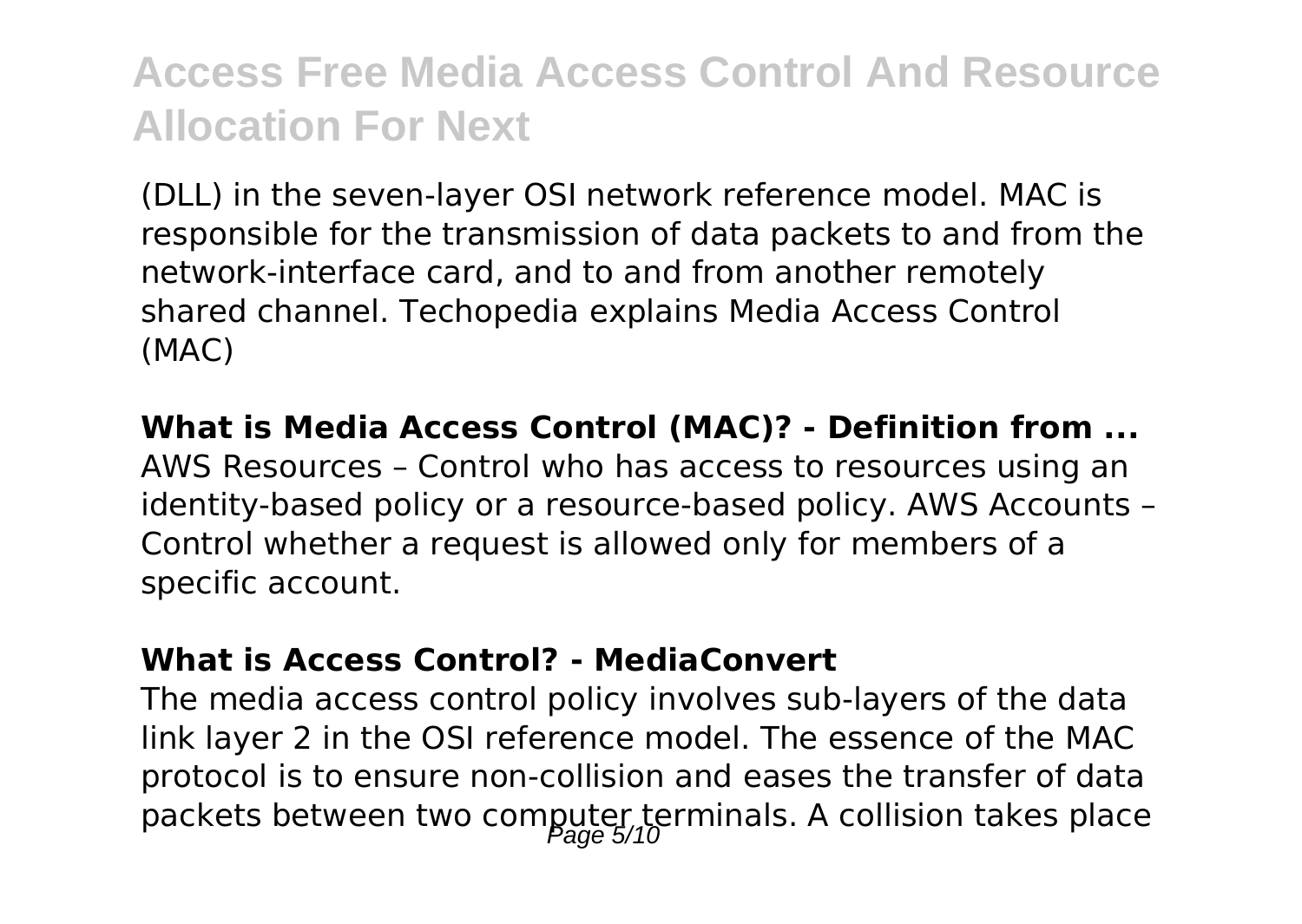when two or more terminals transmit data/information simultaneously.

#### **Media Access Control - Secure Door Access**

In the Open Systems Interconnection (OSI) communication reference model, media access management is performed by the Media Access Control (MAC) sublayer of the Data-Link Layer. In an Ethernet network transmission, the function of media access management is to determine whether the transmission medium is free and available to send a frame.

#### **What is media access management? - Definition from WhatIs.com**

"What is Media Access Control (MAC)? - Definition from Techopedia" Defined meaning of Media Access Control (M.A.C.) "M.A.C.) is a sub-layer of the data link layer (D.L.L.) in the sevenlayer Open Systems Interconnection (O.S.I.) network reference ...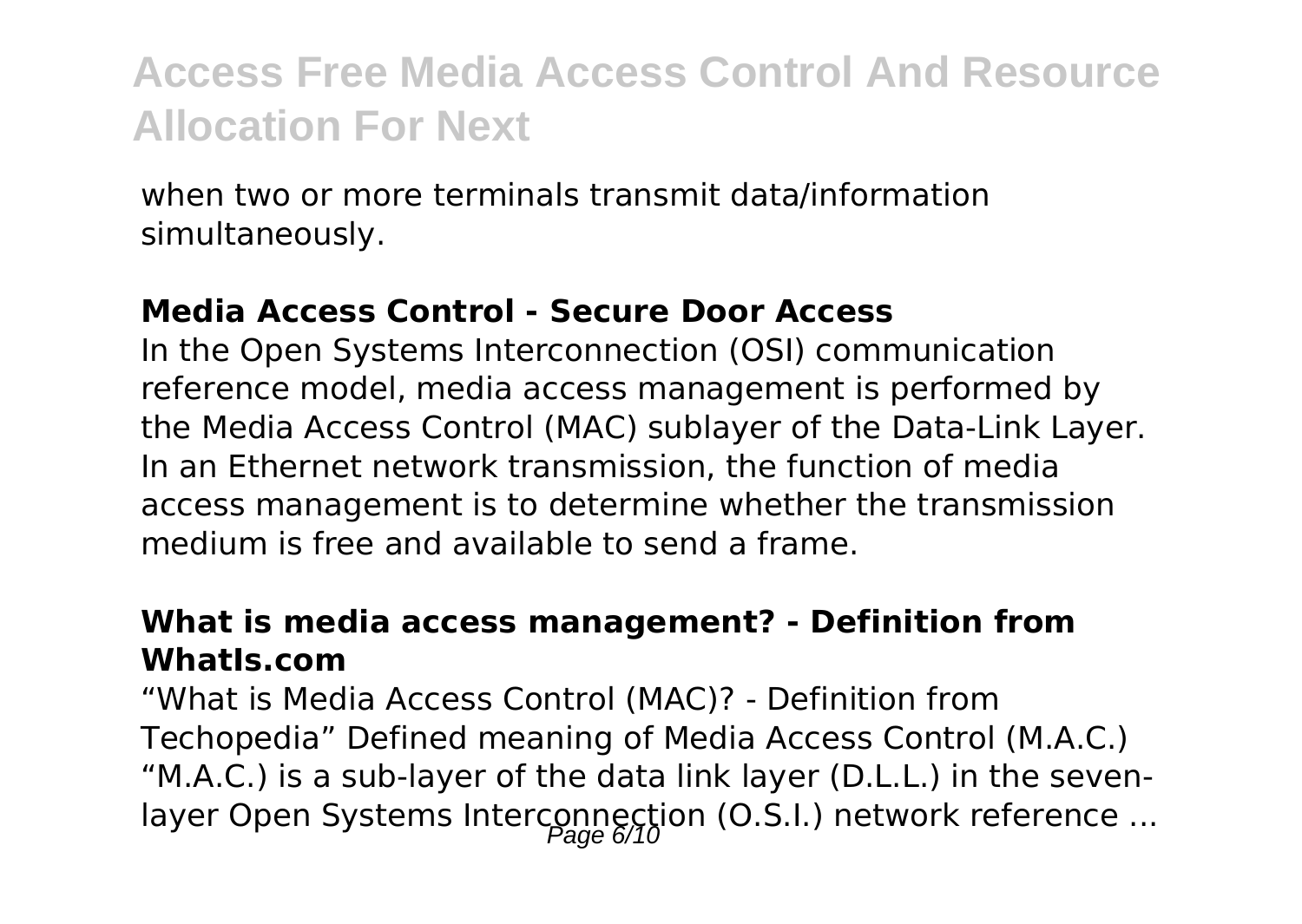### **What is media access control, and why is it important? - Quora**

Media Access Control is the set of mechanisms and protocols through which various devices on a computing and telecommunications network agree to share a media, the frequency range assigned to the system). Is the same concept as the multiplexing although this is a technique that can use different mechanisms.

#### **What is Media Access Control? - The Customize Windows**

Access control is a method of guaranteeing that users are who they say they are and that they have the appropriate access to company data. It is a vital aspect of data security, but it has some ...

### What is access control? A key component of data security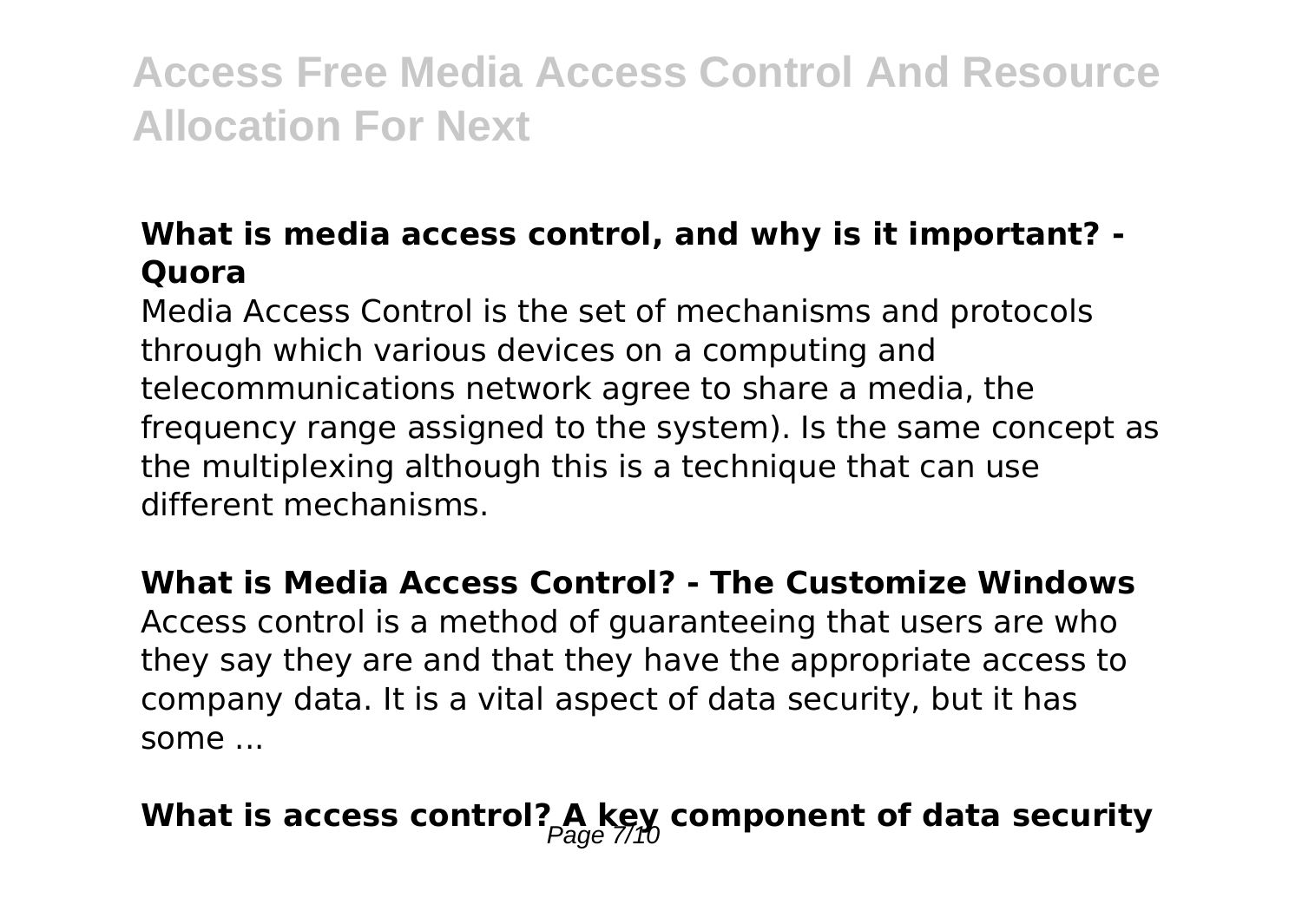**...**

Now that I have covered access control and its models, let me tell you how they are logically implemented. Logical access control methods. Logical access control is done via access control lists (ACLs), group policies, passwords, and account restrictions. We will take a look at each of these to see how they provide controlled access to resources.

**Access Control: Models and Methods - Infosec Resources** Media resource management provides access to media resources for all Cisco CallManagers in a cluster. Every Cisco CallManager contains a software component called a Media Resource Manager.

**Configure Media Resource Groups and Group Lists - Cisco** Currently, Azure Media Services does not define any custom roles specific to the service. To get full access to the Media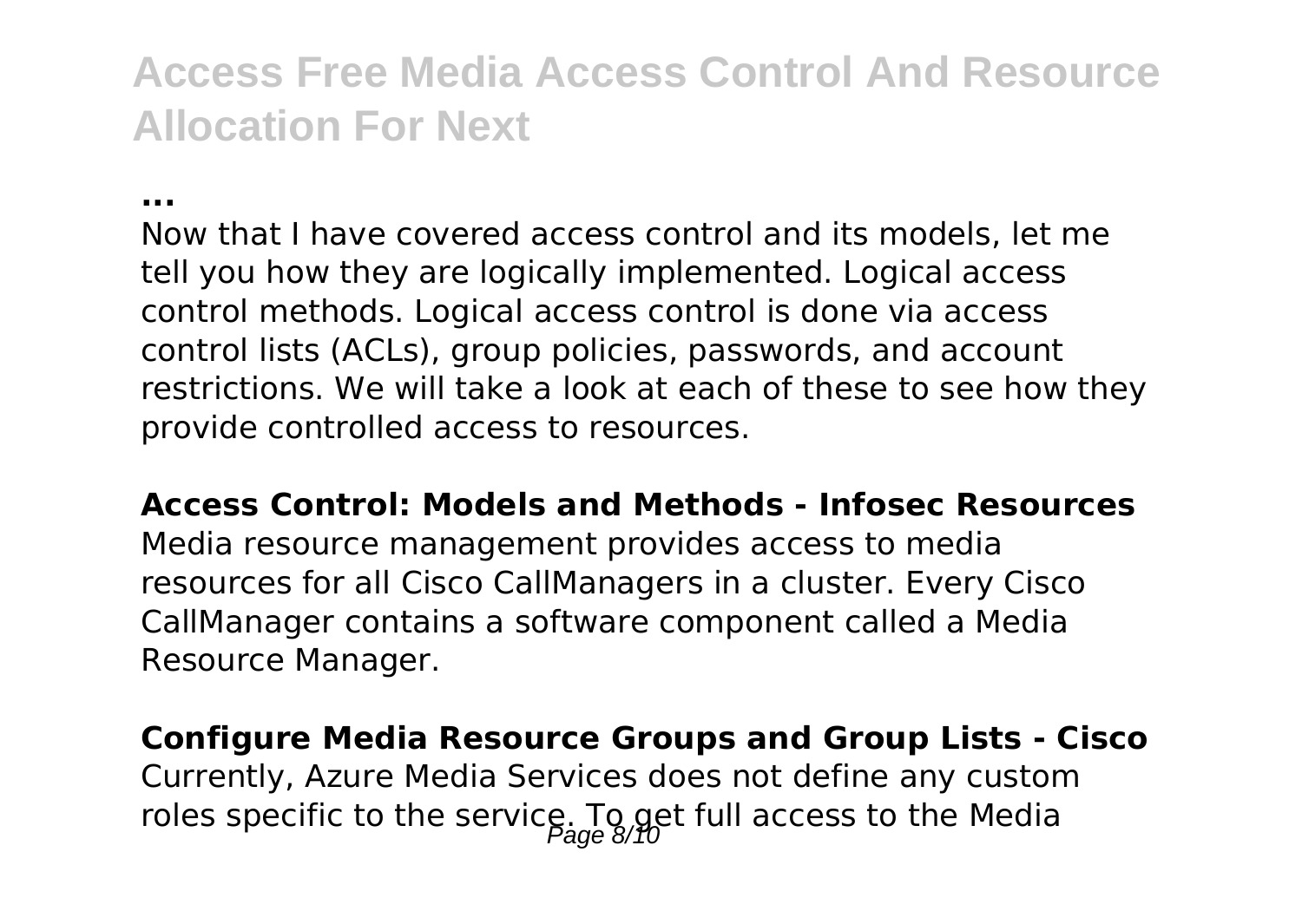Services account, customers can use the built-in roles of Owner or Contributor. The main difference between these roles is: the Owner can control who has access to a resource and the Contributor cannot.

**Role-based access control for Media Services accounts ...** Essentially, media access management works within OSI as the means of performance associated with the media access control functions of the model. The process makes it possible for the system to determine if resources are free for transmission of data packets or frames.

#### **What is Media Access Management? - wiseGEEK**

Access control. For the Azure Media REST request to succeed, the calling user must have a Contributor or Owner role for the Media Services account it is trying to access. Only a user with the Owner role can give media resource (account) access to new